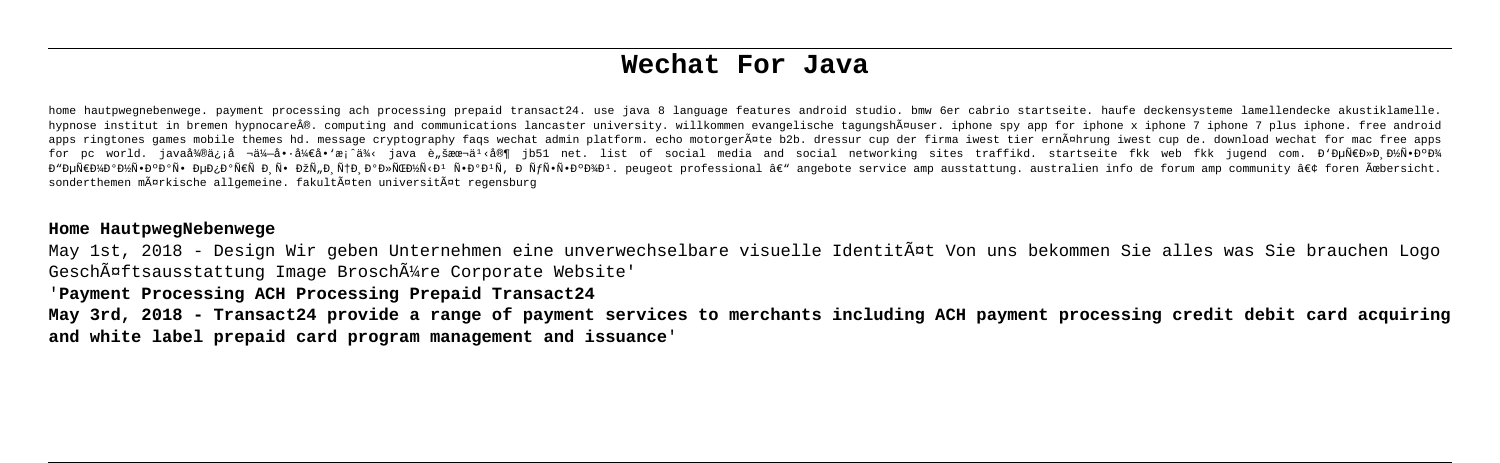#### '**Use Java 8 Language Features Android Studio**

March 9th, 2018 - Android Studio 3 0 and later supports all Java 7 language features and a subset of Java 8 language features that vary by platform version This page describes the Java 8 language features you can use how to properly configure your project to use them and any known issues you may encounter Also' '**bmw 6er cabrio startseite**

may 6th, 2018 - das bmw 6er cabrio bietet auf langen wie auf kurzen fahrten ein hĶchstmaÄŸ an komfort dynamik und effizienz,

# '**HAUFE Deckensysteme Lamellendecke Akustiklamelle**

**May 6th, 2018 - HAUFE Deckensysteme HAUFE Lamellensystem Breitsteg Rasterdecke Akustiklamellen HAUFE Flächentemperierung**'

# '**HYPNOSE INSTITUT IN BREMEN HYPNOCARE®**

MAY 5TH, 2018 - HYPNOCARE® â€" PROFESSIONELLE HYPNOSE IN BREMEN ZUR RAUCHERENTWöHNUNG TIEFENHYPNOSE UND ANDERE HYPNOSETHERAPIEN BIETET ROBERT E STEINDORF'

'**COMPUTING AND COMMUNICATIONS LANCASTER UNIVERSITY**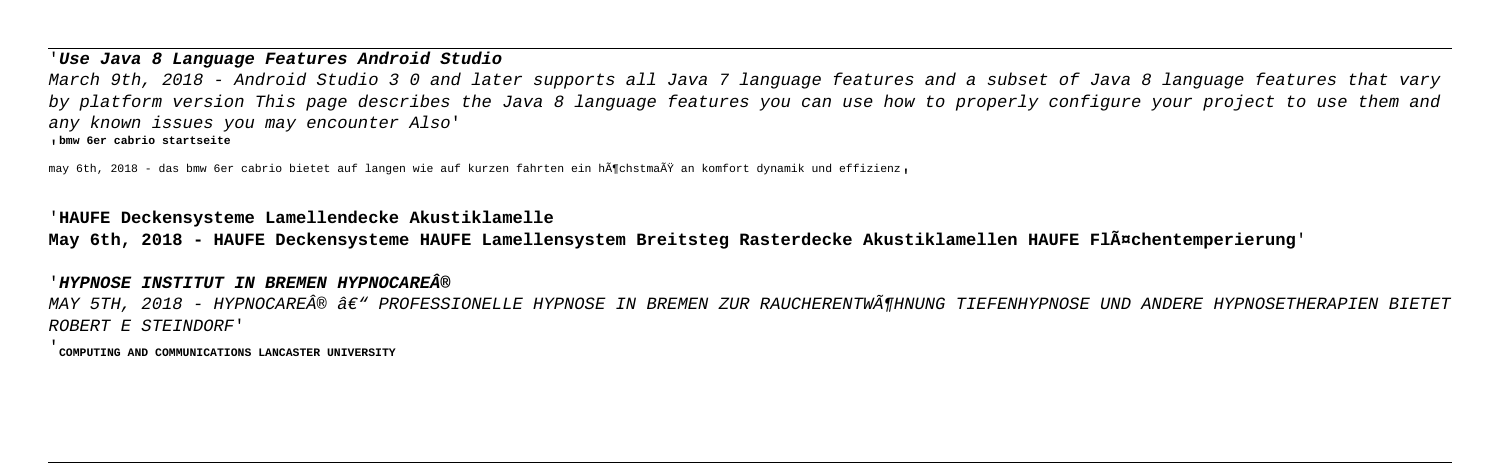MAY 5TH, 2018 - COMPUTING AND COMMUNICATIONS A WORLD CLASS TEACHING AND RESEARCH HUB FOR COMPUTER SCIENCE AND COMMUNICATIONS SYSTEMS'

# **WILLKOMMEN EVANGELISCHE TAGUNGSHĤUSER**

MAY 4TH, 2018 - GIBT ES ETWAS SCHöNERES ALS MIT DER FAMILIE EINE BURG ZU ENTDECKEN BEI UNS IST DIES MöGLICH GEMEINSAM ZEIT VERBRINGEN GEMEINSAM DIE NATUR ENTDECKEN GEMEINSAM ERLEBEN'

'**IPHONE SPY APP FOR IPHONE X IPHONE 7 IPHONE 7 PLUS IPHONE**

MAY 1ST, 2018 - THE MOST COMPREHENSIVE IPHONE SPY SOFTWARE REMOTELY VIEW TEXT MESSAGES CALL DETAILS EMAILS WHATSAPP CHATS TRACK LOCATION AND MUCH MORE''**Free Android Apps Ringtones Games Mobile Themes Hd**

May 6th, 2018 - Find a big collection of android apps ringtones games mobile themes hd wallpapers for phone and tablet All high quality mobile content are available for free download'

# '**Message Cryptography FAQs WeChat Admin Platform**

May 6th, 2018 - Message Encryption Decryption FAQs Q What is the purpose of message encryption function A To help ensure the security of official accounts and their followers''**ECHO Motorgeräte B2B**

May 3rd, 2018 - Spare parts management software for the creation of spare parts catalogue sales catalogue electronic parts catalogs and spare parts consultation over the web and cd rom and paper and microfiche management of the order of store and discounts stock order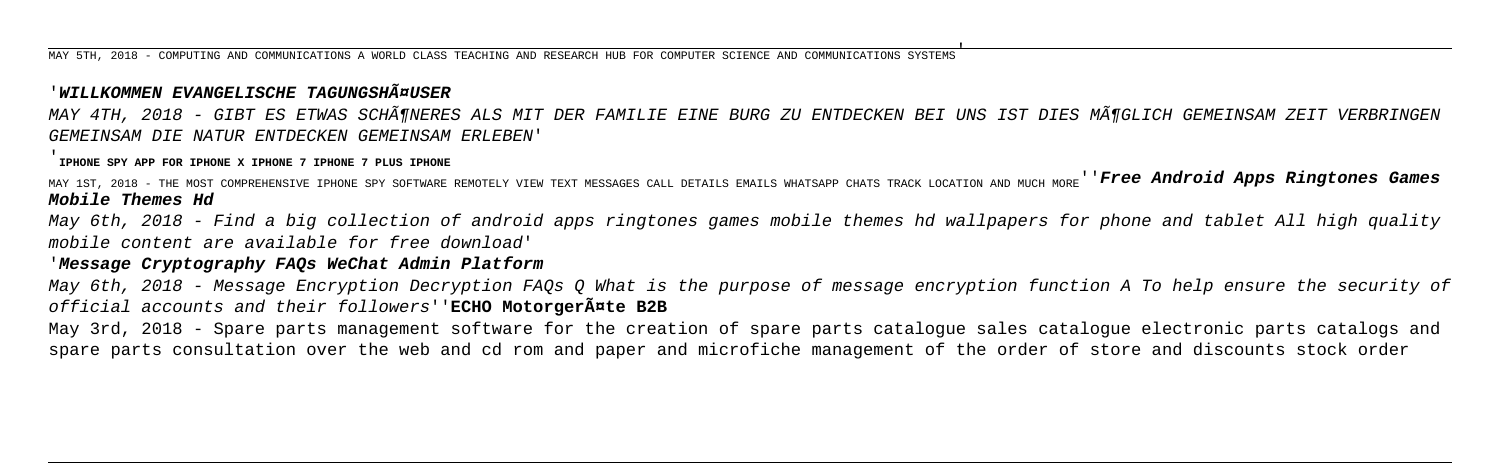aknowledgment exploded drawings service bulletins manual working

### DRESSUR CUP DER FIRMA TWEST TIER ERNÄGHRUNG TWEST CUP DE

MAY 5TH, 2018 - DER IWEST DRESSUR CUP VIER STATIONEN UND DAS FINALE BEI DEN GERMAN MASTERS IN STUTTGART'

#### 'DOWNLOAD WECHAT FOR MAC FREE APPS FOR PC WORLD

MAY 2ND, 2018 - HAVE YOU DESIRE TO MAKE FREE CALL AND MESSAGE WITHOUT ANY LIMITATIONS IF YES THEN HERE IS YOUR SOLUTION WECHAT INSTANT MESSENGER IS ENABLED WITH VOICE CALLING ALONG WITH VIDEO CHAT'

#### 'java微信å ¬ä¼—å••å¼€å•'æ¡^ä¾< java è"šæœ¬ä1<å®¶ jb51 net

May 6th, 2018 - è¿™c¨‡æ-‡c« ä »è¦•ä ºå¤§å®¶è¯¦c»†ä»<c»•了java微信å ¬ä¼-å••å¼∈å•∙æ¦^ä¾<,å¦,何接å ¥å ¬ä¼-啕,订é~ 啷怎ä<sup>1</sup>^æ ·æŽ¥æ″¶æ¶^æ•ī å ·æœ‰ä €å®šcš…å•.考价值,æ…Ÿå ´è¶£cš…底伙伴们啯以å•.考ä €ä <''List of Social Media and Social Networking Sites Traffikd

May 6th, 2018 - This page will be continually updated to add new resources Last Updated January 2017 so please use our contact form if you know of a site that should be included<sup>1</sup> 'startseite FKK Web FKK Jugend com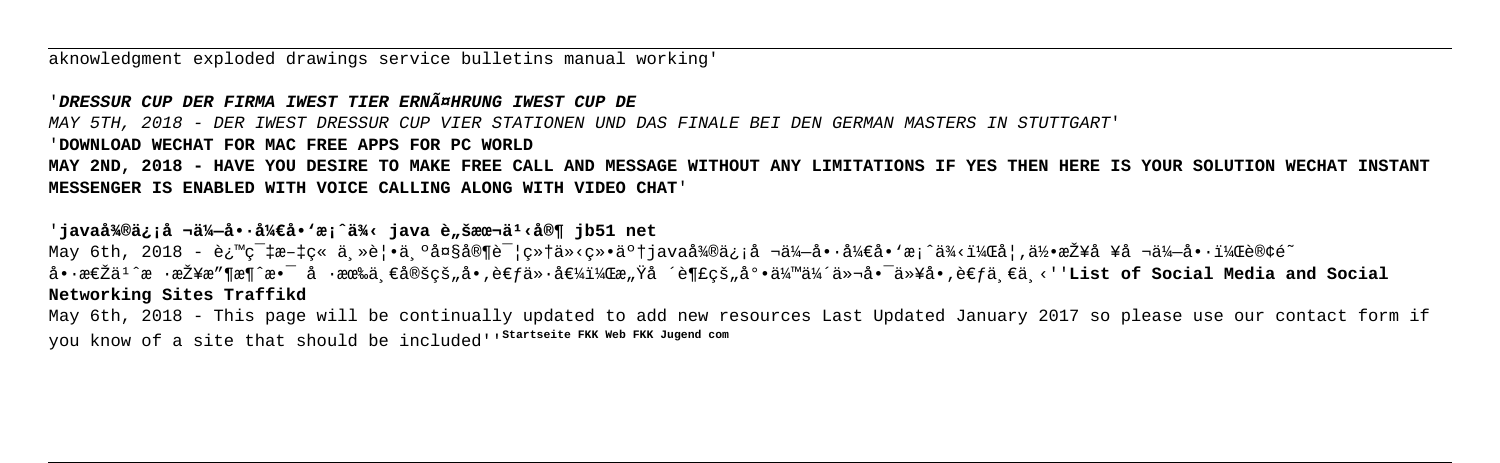''**B'DuрлРĐ'∕Ñ•Đ°Đ'∡ Đ"ĐuÑ€Đ'∕аĐ'∕Ñ**•ĐºĐºÑ• ĐuĐ¿Đ°Ñ€Ñ Đ Ñ•

May 6th, 2018 - FKK Web FKK Jugend com FKK Jugend Farum FKK und Naturismus in der Gesellschaft von heute<br>**DZN,D, NTD, D<sup>6</sup>D»NCD/N<D<sup>1</sup> N●D<sup>6</sup>D+N, D NJN●N●D<sup>6</sup>D/D/D** May 5th, 2018 - ĐŽÑ Đứ HĐ ĐºĐ»ÑŒĐ½Ñ<Đ1 Ñ•ĐºĐ1Ñ, ĐứѕѕĐºĐ¾D1 ĐŸÑ€ĐºĐºĐ½N»ĐºĐºĐ½Đ¾D1 ЦĐuÑ€ĐºĐºĐ, Đ'ĐuÑ€Đ»Đ Đ½Ñ•ĐºĐ¾ Đ"ĐuÑ€Đ¼Đ°Đ¼Ñ•Đ°Đ°Ñ• ĐuĐ;аÑ€Ñ Đ Ñ•'

#### PEUGEOT PROFESSIONAL  $\hat{\mathcal{H}}^W$  ANGEBOTE SERVICE AMP AUSSTATTUNG

MAY 6TH, 2018 - ENTDECKEN SIE ALLES ZUM PEUGEOT PROFESSIONAL ANGEBOT TOP FINANZIERUNG UND LEASING AKTUELLE ANGEBOTE NUTZFAHRZEUGE UMBAUTEN FIRMENWAGEN'

# '**australien info de forum amp community • foren Übersicht**

may 5th, 2018 - australien info de forum die community des beliebten australien portals'

# '**sonderthemen märkische allgemeine**

may 5th, 2018 - von jĥrgen becker taucha karsten henze merkt sofort wenn irgendwo in mitteldeutschland eine gewitterfront die sonne verdeckt oder der wind stark abflaut'

'**Fakultäten Universität Regensburg**